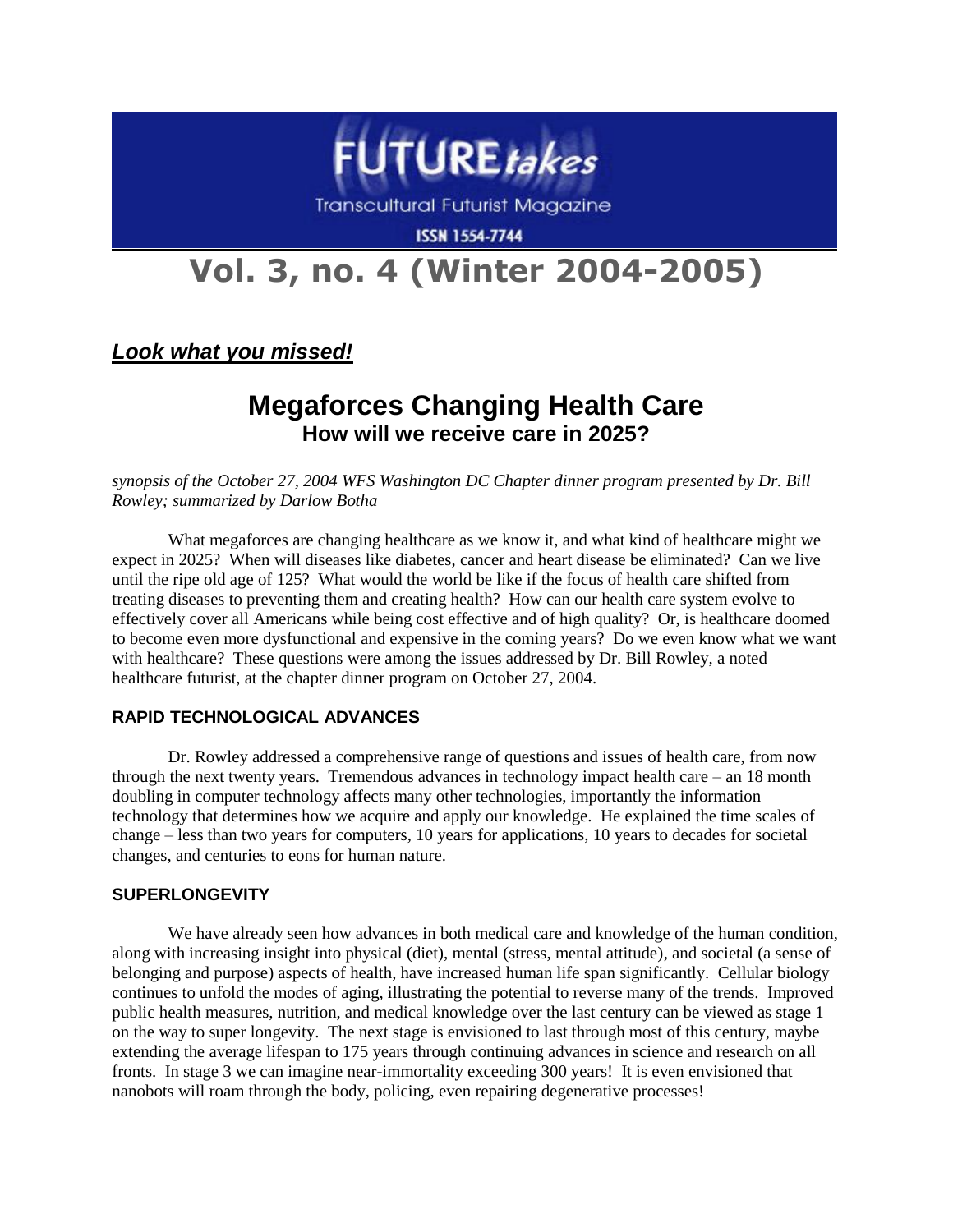#### **INCREASING LEVEL OF CONSCIOUSNESS**

Asks Rowley, who wants it? Who will get it? And – will society use this power wisely or abuse it? We have philosophical models: Maslow's hierarchy of needs; Spiral Dynamics' 8 states of development, from instinctive-survival to holistic; one from Ken Wilbur relating the individual (interior and exterior) to the collective (cultural and social), which offer the possibility of understanding the implications of radical changes in longevity.

# **BUT WHAT IS HEALTH?**

We haven't really answered this question, even though we spent \$1.8 TRILLION on Health and Health Care. Is health solely the absence of disease? How will future societies view health and health care? Rowley offers a view of health as a wholeness on all levels – mental, emotional, spiritual, social, and environmental, in addition to the physical. The new view of health must encompass all of these aspects.

Says Rowley, we must build on societal creation, the external environment providing the opportunity for the internal environment to build a high level of control supportive of health in the broadest sense, eliminating the self-destructive effects of bad diets, smoking and drinking. The traditional approaches must also focus on poverty and the community that greatly affect the quality of life, which in turn impact both internal and external positive experiences of self-worth and motivation to responsibility and stewardship to community at all levels. These are all factors with far greater impact than the absence of disease.

In this manner, the focus of health shifts – from I to we to us to all of us. As important qualities, Rowley suggests equity, fairness, solidarity, sustainability, and individual preference, with the insight that health is really a synergistic interplay of many factors. Thus, health is the responsibility of everyone in our global society, because in the end we are all interconnected and interdependent.

### **TECHNOLOGICAL ADVANCES IN HEALTHCARE**

Technological advances include the understanding of biology at the cellular level, the development of diagnostics allowing remedies individualized to the patient and his/her unique genetic and physical make-up.

Rowley explores many aspects leading up to 2025, developing scenarios for prospective medicine, biomonitoring with emphasis on home-centered care with built-in monitors, especially for the elderly and frail. Collaborative teaming (including the patient!), and the idea of a "life coach," who might even be robotic or at least assisted with information technology, all constitute components of Rowley's vision of the future.

# **BROADER INSIGHTS**

Rowley offers additional insights into the unexpected and far reaching aspects of new technology. As we have eliminated diseases such as smallpox, we may be able to cure or mitigate some of our difficult diseases by 2025.

He lists the political, economic, legal and social aspects of medicine, discussing malpractice costs (less than one percent), medical errors and compensation, and the adverse effects of defensive medicine. Statistics of the current system include 45 million (15% of the population) uninsured and the costs to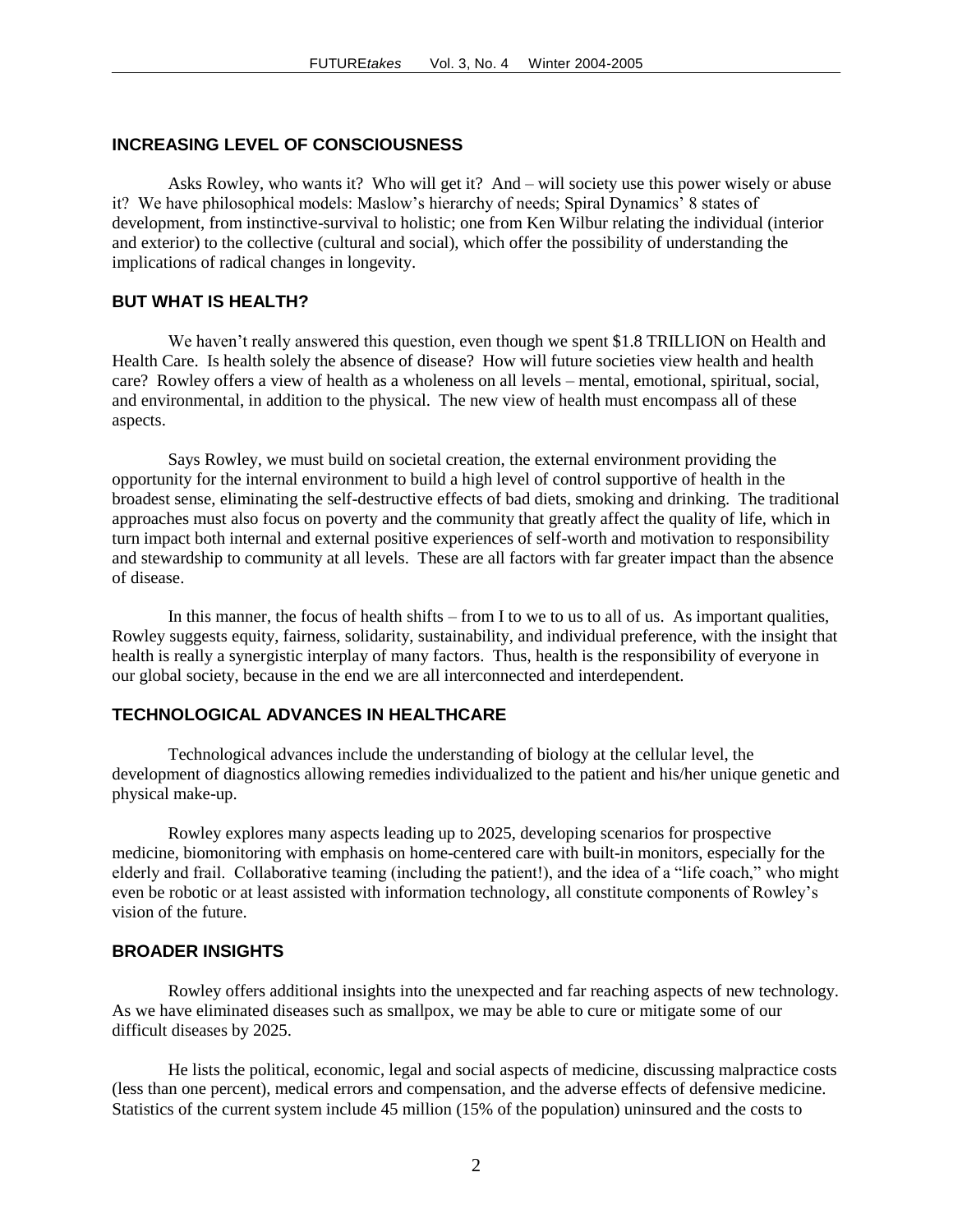society – \$34.6 Billion paid by governments, \$6.1B eaten by hospitals, and an estimate of the economic value of forgone health at over \$100B. Annual deaths total 225,000, resulting from unnecessary surgery (12,000), medical plus other errors in hospitals (27,000), hospital-acquired infections (80,000) and adverse reactions to medicines (106,000).

#### **NEW CHALLENGES**

Challenges on the horizon include balancing the conflicting values involved in medical records, the application of evidence-based medicine, and accommodating an understanding public that is assertive and fully involved. However, health care is an intricately entangled web of economic, professional, political and social forces that will require a clarity of vision and resolve to adjust to the demands imposed by 125 million Americans with chronic diseases, of which those with 5 or more chronic conditions account for 1/2 of Medicaid spending, 2/3 of Medicare spending, 3/4 of private insurance spending, 2/3 of prescription drugs, to a total of 80% of health care visits.

In discussing the increasing longevity of people, living healthier lives, accomplished by this expensive management of chronic diseases, Rowley gives a measure of this expense in the number of workers paying into Medicare and those receiving care (a ratio of 16.5 in 1950; dropping to 3.4 in 2000, projected at 2 in 2030). He notes that the costs are high because of new drugs and technology, population aging, administrative expenses and in general, lack of incentives to control costs, especially of inappropriate and unnecessary care. The Medicare crisis dwarfs that of Social Security.

As Rowley indicates, this requires us to improve the system by addressing these challenges without preconceived notions, There will be continuing struggle between our expectations and our abilities to pay for them, while overcoming the inertia of those who have vested interests in the current non-system of medical care.

#### **CHARACTERISTICS OF A NEW HEALTH SYSTEM**

In closing, Rowley asks the question "what do we want in health care?" and answers that we don't really know. We certainly have to answer questions about the value of spending \$20,000 per month on drugs that may extend life for only a few months. Furthermore, an entitlement mentality is no longer sustainable. We must begin to understand how to address the need for balancing the many conflicting factors – economic, political, social, moral – involved in creating and sharing in a healthy society.

#### **Q&A, AND COMMENTS** (as best captured)

#### *Q: What will be the next cause of mortality after cancer and cardiovascular disease are largely eliminated?*

A: Among other things, organs and other parts will just wear out. In the old days, health declined rather linearly with age, and disabilities increased progressively with age. Now, on the average, the decline of health with age is relatively minor at first, but this near-plateau is followed by a precipitous drop.

*Q: In light of the points that you presented this evening and the higher longevity rates in Europe relative to the US, is there any possibility that people here will see the light and adopt the more balanced, healthsupporting lifestyles of Europe? Or, is it more likely that we are going to export our ways to them?*

A: There are cultural and societal differences. The US is a land of opportunity that historically has had unlimited resources. The US mindset is that in the US, there are opportunities to do well, but doing well is an individual responsibility and the government won't help you do well. In contrast, Europe is an old,